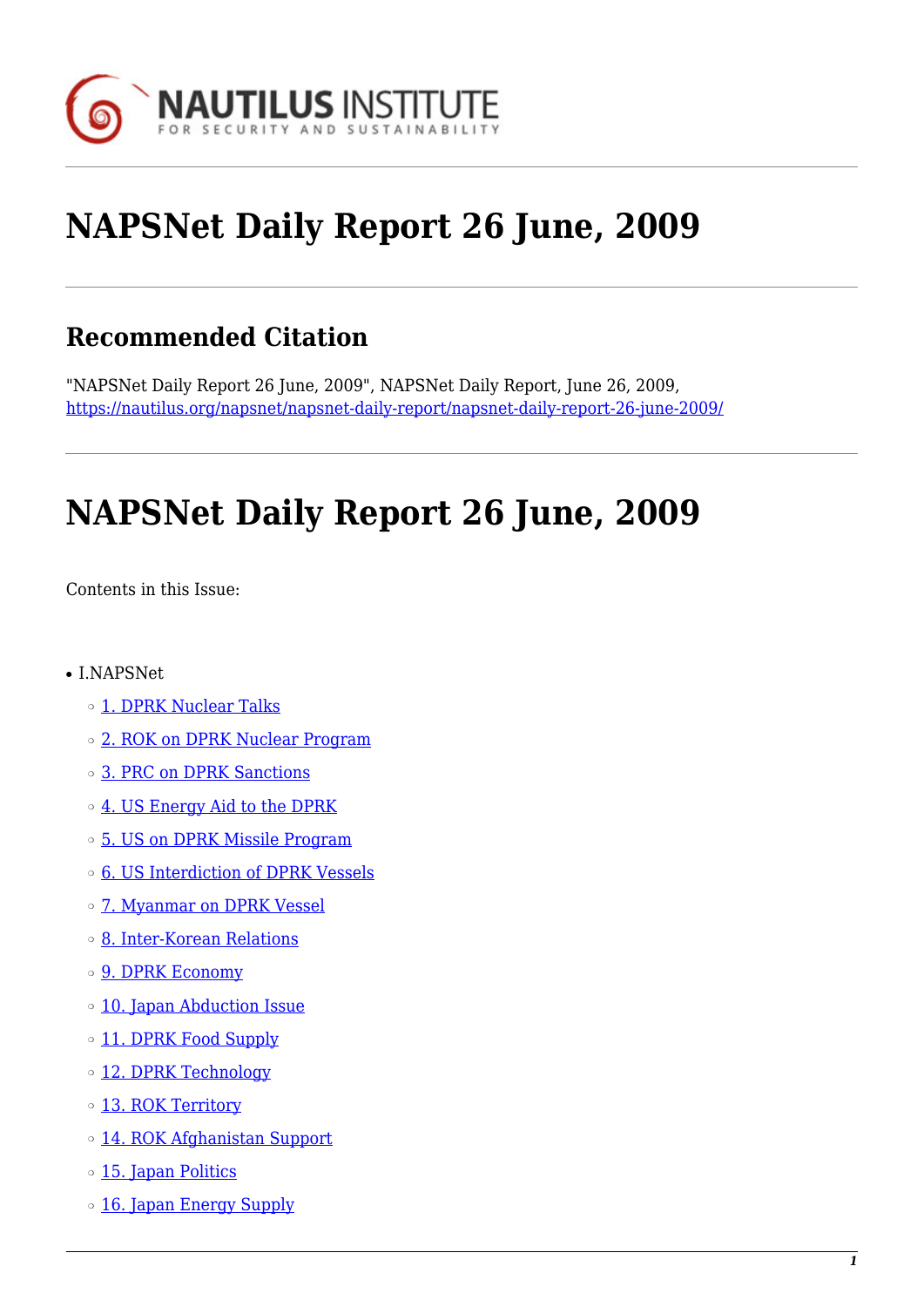- ❍ [17. Japan Whaling Issue](#page-6-1)
- o [18. US Relations with Japan, PRC](#page-6-2)
- o [19. Sino-Indian Relations](#page-6-3)
- o [20. PRC-EU Energy](#page-7-0)
- o [21. PRC Human Rights](#page-7-1)
- ❍ [22. PRC Energy Supply](#page-7-2)
- ❍ [23. PRC Environment](#page-8-0)
- ❍ [24. PRC Internet](#page-8-1)
- II. PRC Report
	- ❍ [25. Civil Society and Cross Strait Relations](#page-9-0)

[Preceding NAPSNet Report](https://nautilus.org/mailing-lists/napsnet/dr/2009-2/napsnet-daily-report-25-june-2009/)

MARKTWO

# **I.NAPSNet**

# <span id="page-1-0"></span>**1. DPRK Nuclear Talks**

The Korea Times (Kim Sue-young, "FIVE-WAY TALKS WOULD GIVE MORE OPTIONS TO N. KOREA", 2009/06/26) reported that the ROK and Russia agreed on the need for five-way negotiations which excludes the DPRK among six-party talks participants in a bid to get Pyongyang back to denuclearization talks, but a political science professor reckons the new framework would give the secretive state more options. "The PRC and Russia have urged the DPRK to return to the six-way talks, but since Seoul suggested the five-way negotiation first, it now doesn't matter whether the DPRK joins the five-way negotiation or the six-party talks," professor Park Myung-lim at Yonsei University in Seoul. "The suggestion gave the DPRK more options. The five-way negotiations could end up with failure if the PRC doesn't take part," he added.

#### <span id="page-1-1"></span>[\(return to top\)](#page-0-0)

# **2. ROK on DPRK Nuclear Program**

<span id="page-1-2"></span>Yonhap News ("NEOCON SLOGAN ON N. KOREAN NUKE RETURNS ", Seoul, 2009/06/25) reported that borrowing a slogan often used by the George W. Bush White House, the ROK and the U.S. now say they are seeking a "complete, verifiable, irreversible dismantlement" (CVID) of the DPRK's nuclear program. Seoul's point man on the DPRK, Hyun In-taek, used a slight variation of the phrase when he stressed earlier this week that negotiations for a solution to the DPRK nuclear problem "should pursue complete, verifiable, irreversible denuclearization."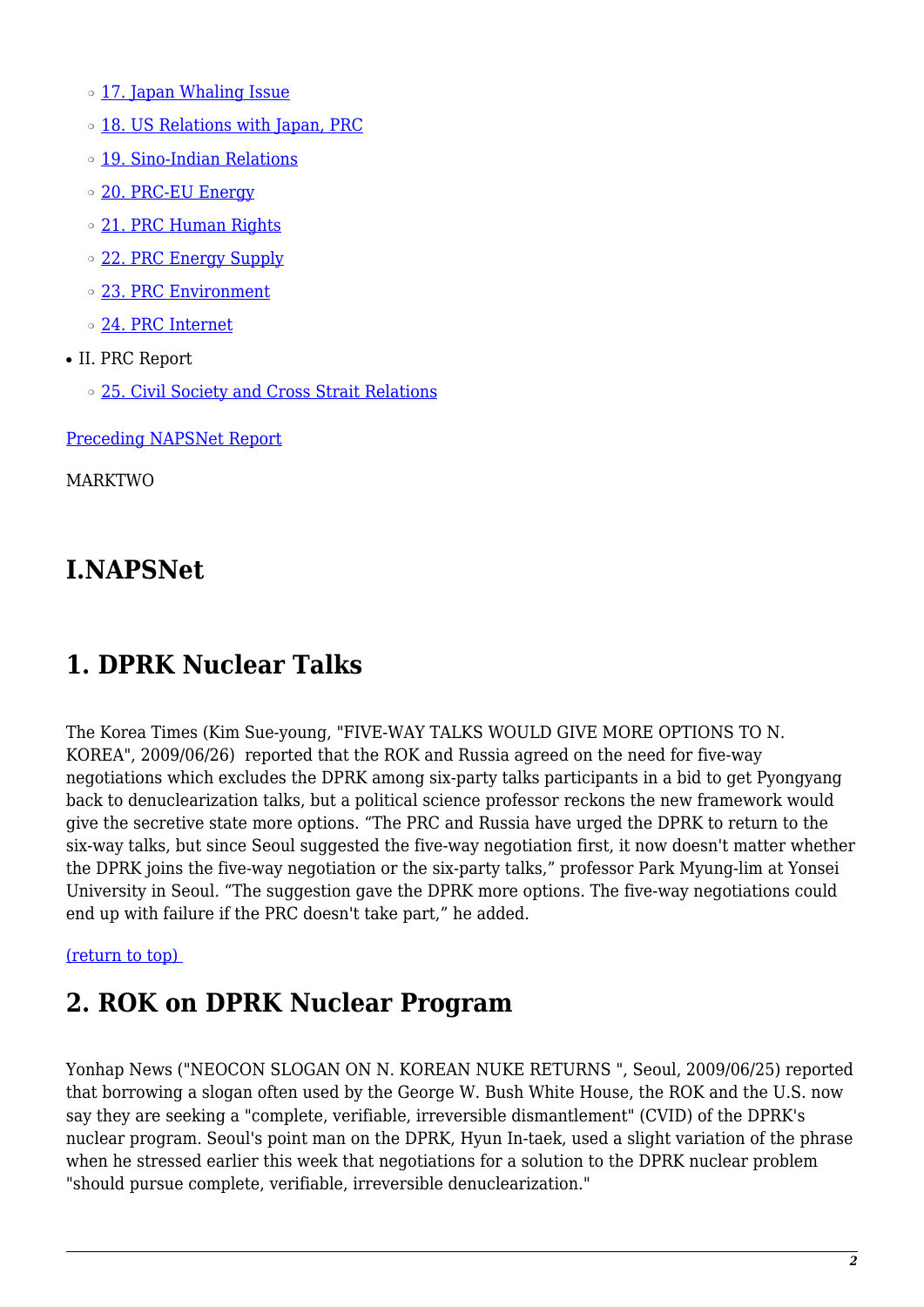# **3. PRC on DPRK Sanctions**

Kyodo News ("CHINA SAYS SANCTIONS SHOULD NOT IMPACT N. KOREAN PEOPLE'S LIVES ", Beijing, 2009/06/25) reported that the PRC reiterated Thursday it is committed to implementing a U.N. Security Council resolution that tightens sanctions against the DPRK, but added the measures should not be allowed to impact DPRK people's lives. ''China is a responsible member of the international community, and we believe we all have an obligation to seriously implement the relevant U.N. Security Council resolution,'' Foreign Ministry spokesman Qin Gang said.

Agence-France Presse ("MCCAIN: US NEEDS TOUGHER CHINA MESSAGE ON IRAN, NKOREA", Washington, 2009/06/25) reported that the United States must take a tougher line on the PRC with regard to sanctions on the DPRK and aiding US goals in Iran , Republican Senator John McCain said Thursday. "China has been unhelpful, especially on the issue of North Korea," said McCain. McCain dismissed "toothless" UN sanctions to curb the DPRK's alleged spread of weapons and nuclear know-how, pointing to news reports that a North Korean ship, potentially carrying arms, was headed for Myanmar .

Yonhap (Kim Eun-jung, "U.N. SANCTIONS HOLD LITTLE SWAY ON N. KOREA: U.S. ECONOMIST", Seoul, 2009/06/25) reported that new U.N. sanctions on the DPRK for its second nuclear test will have little impact on the country's economy, as China and the North's other major trading partners are reluctant to seriously enforce them, a U.S. scholar said Thursday. Tough U.N. responses to Pyongyang's first nuclear test in 2006 did little to curb the communist country's atomic drive, and the international community should now leave a dialogue channel open with the DPRK, said Stephan Haggard, a professor at the University of California San Diego. Haggard believes that the PRC will not be as hard on the DPRK as the U.S. may expect, as trade between the two allies is more "commercial" than political. Other DPRK trading partners are mostly Middle Eastern countries, like Lebanon and Iran, which are at odds with the U.S.

<span id="page-2-0"></span>[\(return to top\)](#page-0-0) 

# **4. US Energy Aid to the DPRK**

The Yomiuri Shimbun ("U.S. HOUSE PANEL CUTS DPRK ENERGY AID", Washington , 2009/06/25) reported that the US House of Representatives' Appropriations Committee has cut all 95 million dollars (9.1 billion yen) in energy aid earmarked for the DPRK from the U.S. government's budget for fiscal 2010, sources said Wednesday. The aid budget, which spans the October 2009 to September 2010 period, had been requested by the administration of U.S. President Barack Obama. The committee revised the bill Tuesday and decided to discontinue energy aid to the DPRK, saying Pyongyang has not complied with an agreement reached at the six-party talks.

<span id="page-2-1"></span>[\(return to top\)](#page-0-0) 

#### **5. US on DPRK Missile Program**

United Press International ("INTEL: MISSILE LAUNCH TOWARD U.S. UNLIKELY", Washington,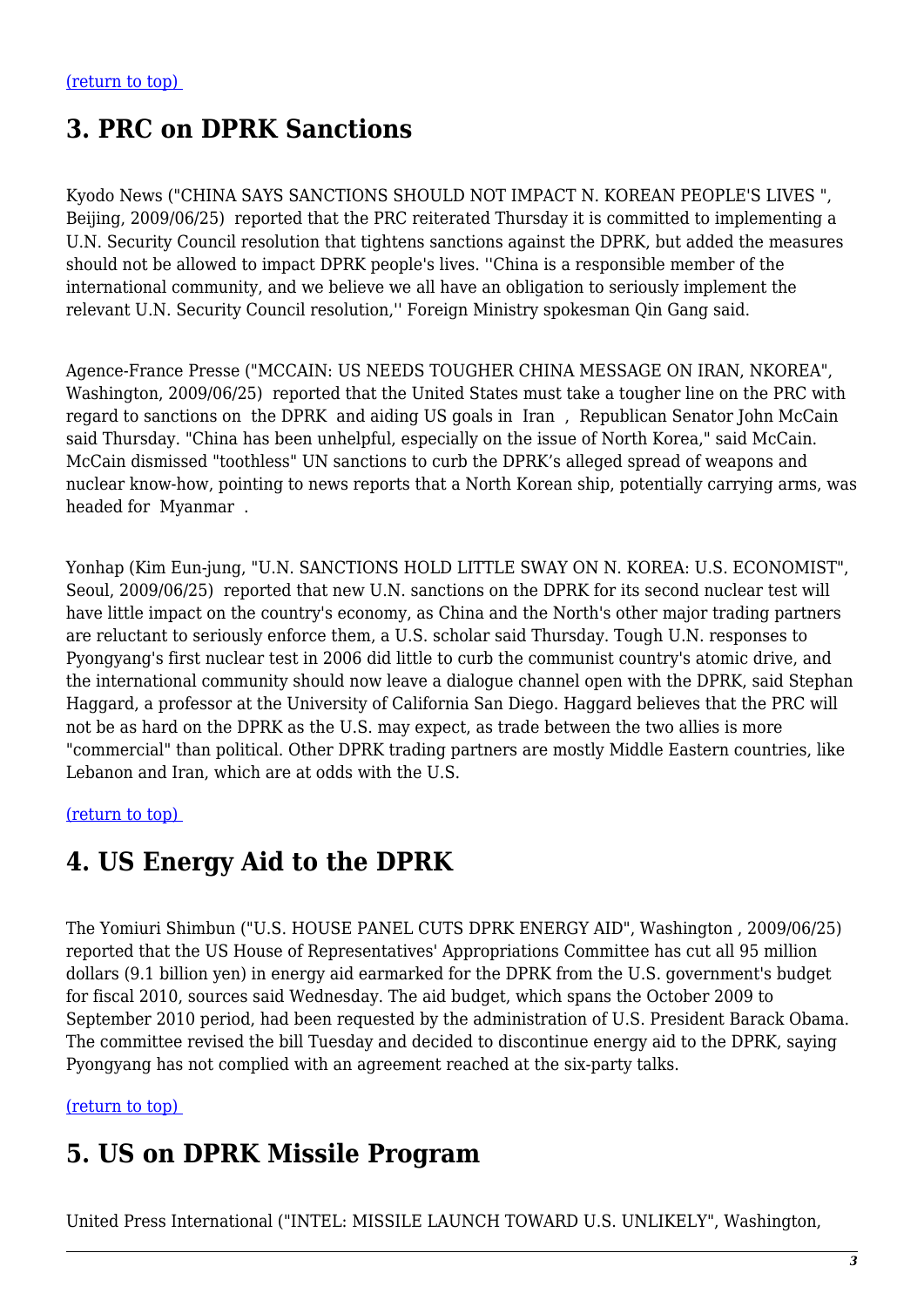2009/06/25) reported that a U.S. intelligence officer said it doesn't appear the DPRK intends to fire a long-range missile, dismissing reports of a possible launch toward Hawaii. The official said warnings issued by the DPRK to sailors indicate the country intends to test-fire short- and mediumrange missiles.

<span id="page-3-0"></span>[\(return to top\)](#page-0-0) 

# **6. US Interdiction of DPRK Vessels**

Joong-Ang Daily (Yoo Jee-ho, "U.S. IS TRACKING A NUMBER OF NORTH KOREAN VESSELS", 2009/06/26) reported that the United States said it was monitoring "multiple" DPRK ships suspected of carrying weapons and that it would discuss with its allies what to do with one suspect vessel it is tracking. While the US has been tracking the Kang Nam since last week, the Pentagon said it is closely monitoring several other DPRK ships allegedly carrying weapons.

#### <span id="page-3-1"></span>[\(return to top\)](#page-0-0)

#### **7. Myanmar on DPRK Vessel**

Xinhau News ("MYANMAR OFFICIAL MEDIA DENY HEADING FOR MYANMAR OF DPRK KANG NAM CARGO VESSEL ", Yangon, 2009/06/25) reported that the Myanmar official media have denied the allegation that cargo vessel Kang Nam, owned by the DPRK, left Mingpao port of DPRK for Myanmar on June 17 as rumored by certain foreign news agencies over the past few days. "The authorities concerned have no news about Kang Nam vessel reported by foreign news agencies," the official newspaper said.

#### <span id="page-3-2"></span>[\(return to top\)](#page-0-0)

# **8. Inter-Korean Relations**

Yonhap ("ONLY 22 PCT OF S. KOREANS SAY N. KOREA TRUSTWORTHY", Seoul, 2009/06/25) reported that about one-fifth of ROK citizens think the DPRK is trustworthy, a poll said Thursday, the lowest level in a decade amid heightened tension over the communist state's recent belligerent acts. The survey by Hyundai Economic Research Institute showed 22.2 percent of the 623 respondents felt that the DPRK could be trusted as a "partner for dialogue."

Yonhap (Kim Hyun, "AID WORKERS URGE SEOUL TO LIFT BAN ON HUMANITARIAN VISITS TO N. KOREA", Seoul, 2009/06/25) reported that ROK aid workers on Thursday urged the Seoul government to ease restrictions on humanitarian visits and aid shipments to the DPRK, saying that humanitarian causes should come before political considerations. Seoul imposed limited restrictions on non-governmental trips to North Korea following the North's long-range rocket launch in April. The ban was expanded to almost all humanitarian workers after the communist state's nuclear test on May 25. ROK President Lee has repeatedly said that his government is willing to provide humanitarian aid to the DPRK. Earlier this week, Unification Minister Hyun In-taek insisted that the government does not connect humanitarian aid to the political situation, saying the DPRK only needs to "respond to calls for dialogue."

<span id="page-3-3"></span>[\(return to top\)](#page-0-0)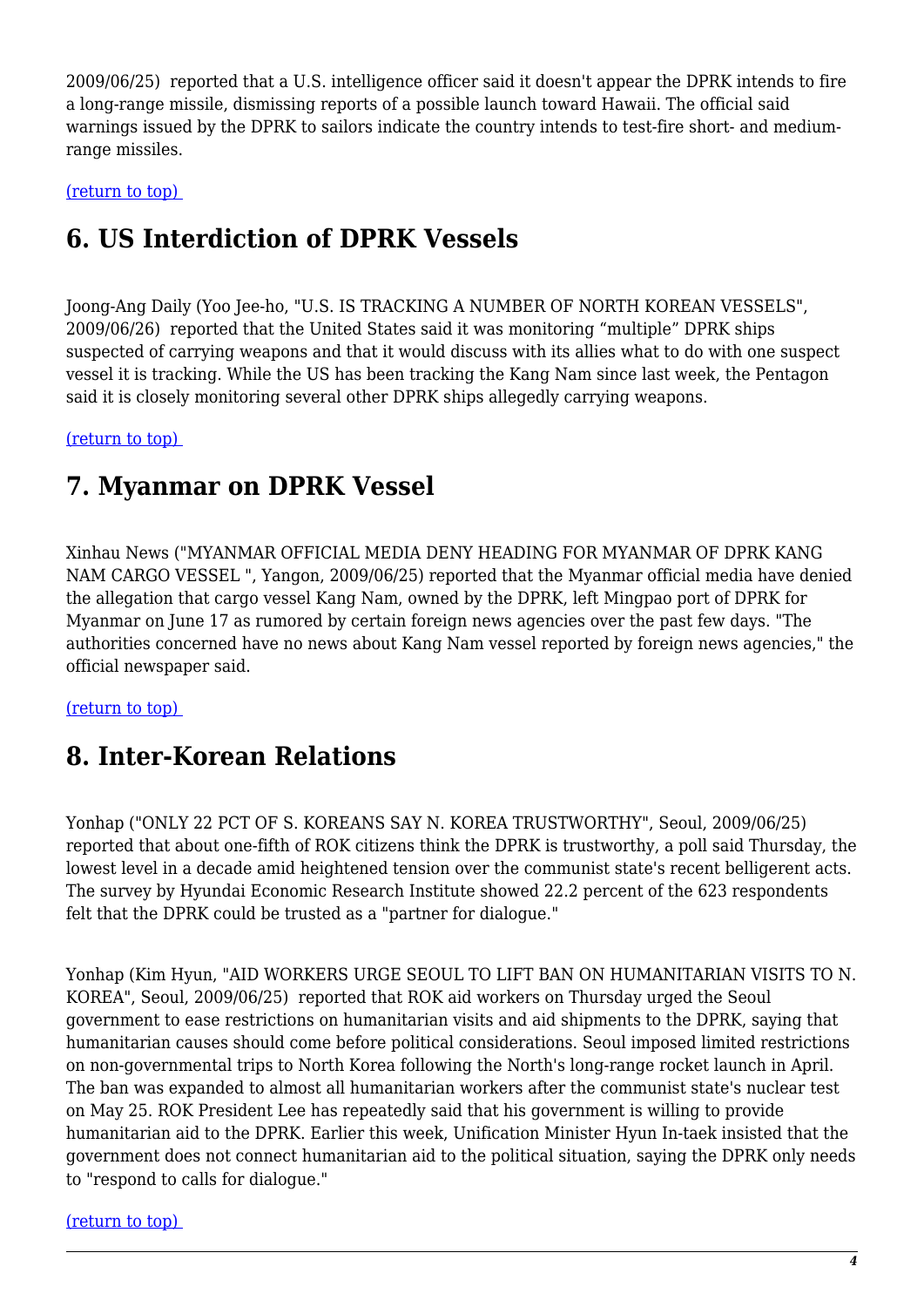# **9. DPRK Economy**

Agence-France Presse ("N KOREA VOWS "DO-OR-DIE" BATTLE TO BOOST ECONOMY", Seoul, 2009/06/25) reported that The DPRK Thursday vowed a "do-or-die" campaign to revive the sagging economy amid severe food shortages and intensified international sanctions aimed at curbing its weapons programs. The communist state's official media said Kim Jong Il had visited about 100 places since Dec. 24, when he relaunched a 1950s campaign for greater production. The country's official goal is to build a "strong, prosperous and powerful nation" by 2012, the centenary of Kim Il Sung's birth. "In the flames of the all-out battle, the movement of socialist competition is gearing up with vigor and energy to achieve the production goals commissioned to each unit by all means," Radio Pyongyang said.

<span id="page-4-0"></span>[\(return to top\)](#page-0-0) 

#### **10. Japan Abduction Issue**

Chosun Ilbo ("GROUP RUNS ADS IN S. KOREAN DAILIES ON NK ABDUCTIONS", 2009/06/25) reported that a group of Japanese nationals placed full-page ads in the ROK's three major newspapers to ask for help from the ROK in resolving the DPRK's past abductions of Japanese nationals and human right abuses. The Seven-member Group comprises journalists, scholars and music critics and ran the ads in the form of a letter in The Dong-A Ilbo, The Chosun Ilbo and The JoongAng Ilbo. They urged international organizations, including the U.N., to help address the DPRK's human right abuses and require improvement of human rights when they provide humanitarian aid; asked the ROK to share information with Japan on the abduction and human rights situations in the DPRK; and proposed an investigation into the victims of kidnapping and conditions in the DPRK's concentration camps.

#### <span id="page-4-1"></span>[\(return to top\)](#page-0-0)

# **11. DPRK Food Supply**

Radio Free Asia ("FOOD CRISIS HITS NORTH KOREA", Seoul, 2009/06/25) reported that DPRK families are feeling the pinch following Pyongyang's refusal of U.S. food aid earlier this year, with the United Nations saying it already sees a humanitarian crisis in the state. "We do believe there's a humanitarian crisis right now, especially for some of the more remote rural regions of the northernmost part of North Korea," World Food Program (WFP) senior spokesman Paul Risely said. "The United States food, when it was being provided, was the backbone of the food that the World Food Program provided over the more than 100 different counties [in North Korea] in which we are permitted to operate," Risely said.

<span id="page-4-2"></span>[\(return to top\)](#page-0-0) 

# **12. DPRK Technology**

Joong-Ang Daily ("MOBILE PHONE OPERATOR SEES SUBSCRIPTION SURGE IN NORTH", 2009/06/26) eported that Egypt-based mobile operator Orascom Telecom earned \$312,000 in firstquarter sales this year from its mobile service in the DPRK on surging demand among the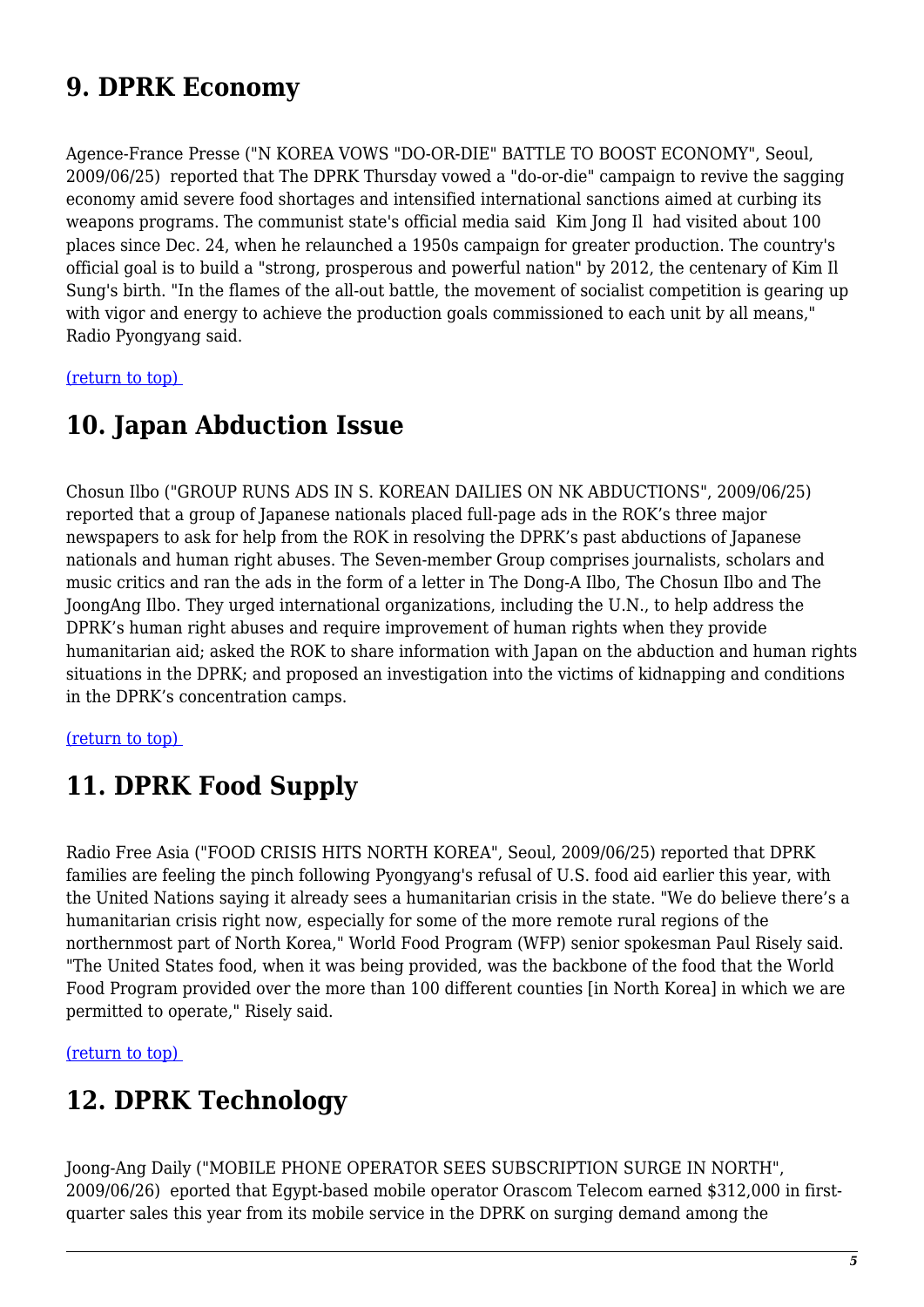communist nation's upper class. More than 19,200 people have signed up for Orascom's mobile phone service as of March.

<span id="page-5-0"></span>[\(return to top\)](#page-0-0) 

# **13. ROK Territory**

Chosun Ilbo ("KOREA TO CHART DESERT ISLANDS", 2009/06/25) reported that the Ministry of Land, Transport and Maritime Affairs will find unregistered islands surrounding the country with a view to registering them as ROK territory waters in the country's land registry and cadastral maps. Once the project is complete, the ministry said the ROK's land area will increase by 16.5 sq. km, a little less than Bundang in Gyeonggi Province, from the current 99,720 sq. km.

<span id="page-5-1"></span>[\(return to top\)](#page-0-0) 

### **14. ROK Afghanistan Support**

Arirang News ("KOREA PREPARES TO EXPAND AFGHANISTAN SUPPORT", 2009/06/25) reported that a groundbreaking ceremony was held in Afghanistan on Wednesday to commemorate increased support from the ROK in the region. This follows the ROK's announcement last month that it will expand aid to the war-torn region, including medical services and vocational training programs starting next year. The job-training program will offer classes such as automobile maintenance, while about 40,000 local residents are expected to benefit from ROK medical services.

<span id="page-5-2"></span>[\(return to top\)](#page-0-0) 

# **15. Japan Politics**

Kyodo News ("ASO DISMISSES IDEA OF HOLDING LDP PRESIDENTIAL RACE BEFORE ELECTION", 2009/06/25) reported that Prime Minister Taro Aso dismissed the idea of holding a Liberal Democratic Party presidential race in the run-up to a general election, while saying the lower house dissolution will come ''in the not-so-distant future.'' At a press conference at the Japan National Press Club in Tokyo, Aso declined to say when to dissolve the House of Representatives, but he hinted at exploring the possibility of its dissolution in early July for an election on Aug. 2 as some have been speculating. Meanwhile, Aso is considering reshuffling three of the LDP's four key positions ahead of the general election, a ruling party official said later Thursday.

Bloomberg News ("EARLY ELECTION SUICIDE FOR LDP, EX-KOIZUMI AIDE SAYS", 2009/06/25) reported that Japan's Prime Minister Taro Aso should postpone calling elections for as long as possible or face "mass suicide" for his Liberal Democratic Party, a senior aide to former premier Junichiro Koizumi said. Aso needs time for his 25 trillion yen (\$260 billion) stimulus plans to take effect, said Isao Iijima, who served as Koizumi's chief secretary. The premier, who must call elections by Sept. 10, faces growing challenges to his leadership within the LDP, with some members advocating an early August contest. "If Mr. Aso insists on calling early elections at all costs, it will mean mass suicide," Iijima, 63, said .

Agence France Press ("JAPAN PM PROPOSES 'PEACE OF MIND SOCIETY'", Tokyo, 2009/06/25)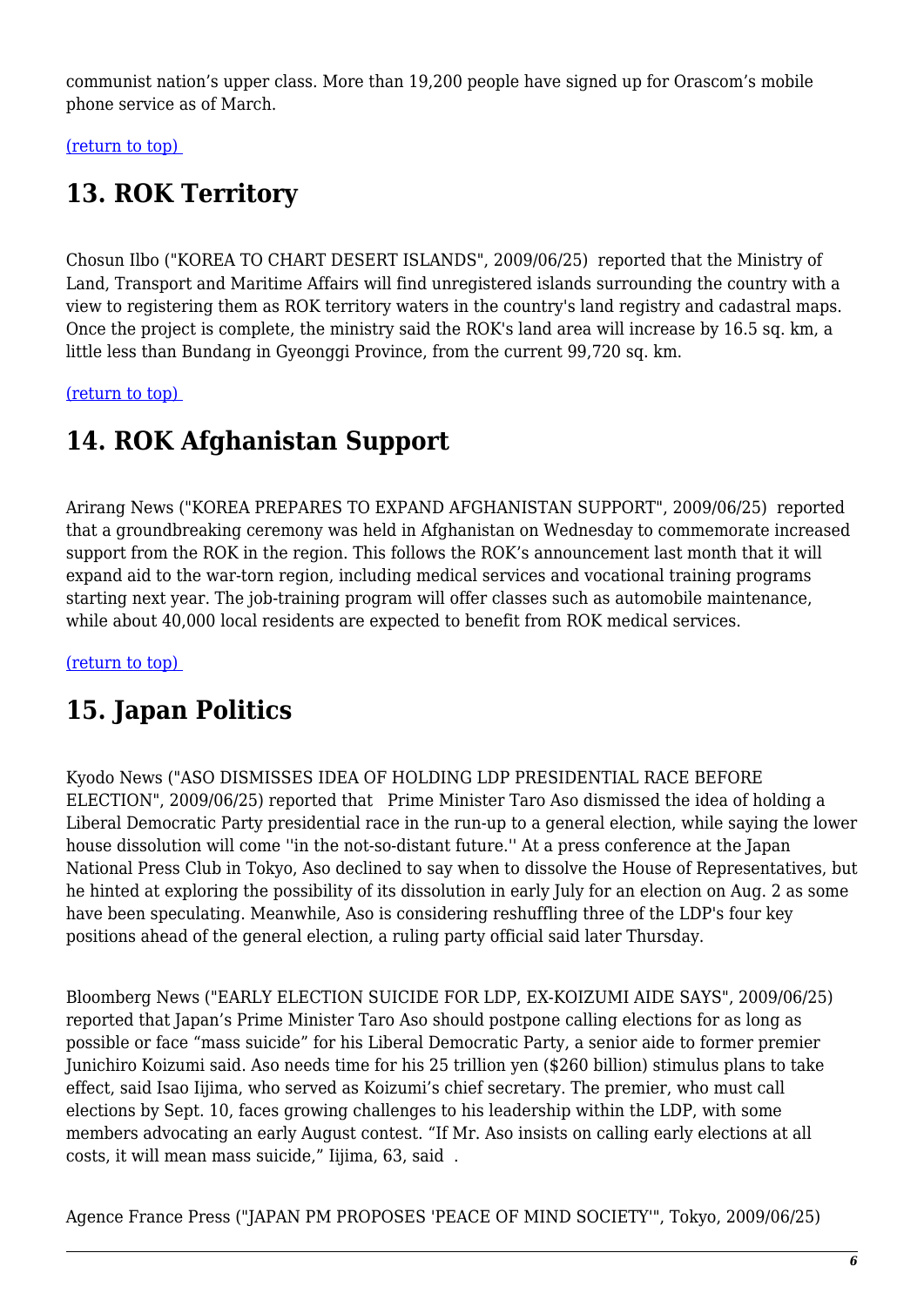reported that Japan's premier on Thursday sought to regain the political initiative amid a spate of scandals, party rifts and poor opinion polls , as he announced improved social welfare support . Prime Minister Taro Aso pledged that his conservative Liberal Democratic Party (LDP) would deliver wider support for families, low-income workers, the unemployed and other groups. Aso is banking on an improvement in social welfare being welcomed by Japanese voters, who are struggling through the country's worst recession since World War II .

<span id="page-6-0"></span>[\(return to top\)](#page-0-0) 

# **16. Japan Energy Supply**

The Associated Press ("JAPAN TO GET OIL FOR ITS RESERVES FROM ADNOC", 2009/06/25) reported that Japan has concluded a basic agreement with the United Arab Emirates to start receiving oil from Abu Dhabi National Oil Co to help stock up its oil reserves, the government said on Thursday. The joint project with ADNOC, under discussion since March, is expected to start this fall, with stocks of oil from ADNOC being stored in a reserve base of Nippon Oil Corp in Kagoshima, southern Japan, the trade ministry said in a statement. The ministry said the project will help beef up Japan's energy security by tapping the supply from ADNOC in times of supply shortages.

<span id="page-6-1"></span>[\(return to top\)](#page-0-0) 

### **17. Japan Whaling Issue**

Agence France-Presse ("WHALING BAN HOLDS AS CONFERENCE ENDS IN DISARRAY", 2009/06/25) reported that the International Whaling Commission 's annual conference ended in disarray Thursday, keeping in place a ban on commercial whaling amid deep rifts between hunters and conservationists. Joji Morishita, a senior official with the Japanese delegation, said the commission should approve limited commercial whaling by next year, adding: "Without that... the future of the IWC is seriously in doubt."

<span id="page-6-2"></span>[\(return to top\)](#page-0-0) 

# **18. US Relations with Japan, PRC**

Agence France-Presse ("MINDFUL OF JAPAN, US EXPERT URGES CAUTION ON CHINA", Washington, 2009/06/24) reported that the United States should avoid a formal partnership with the PRC to address global problems as it would hamper the alliance with Japan , an influential US foreign-policy thinker told Congress. Joseph Nye , a Harvard University professor best known for coining the phrase " soft power ," said the US needed to work to ease fears in Japan despite the longstanding alliance between the world's two largest economies. US leaders must "show the high priority we give the alliance and (give) guarantees that we will not engage in what Japan fears will be 'Japan-passing' in our relations with Asia," Nye told a House hearing on US-Japan relations.

<span id="page-6-3"></span>[\(return to top\)](#page-0-0) 

#### **19. Sino-Indian Relations**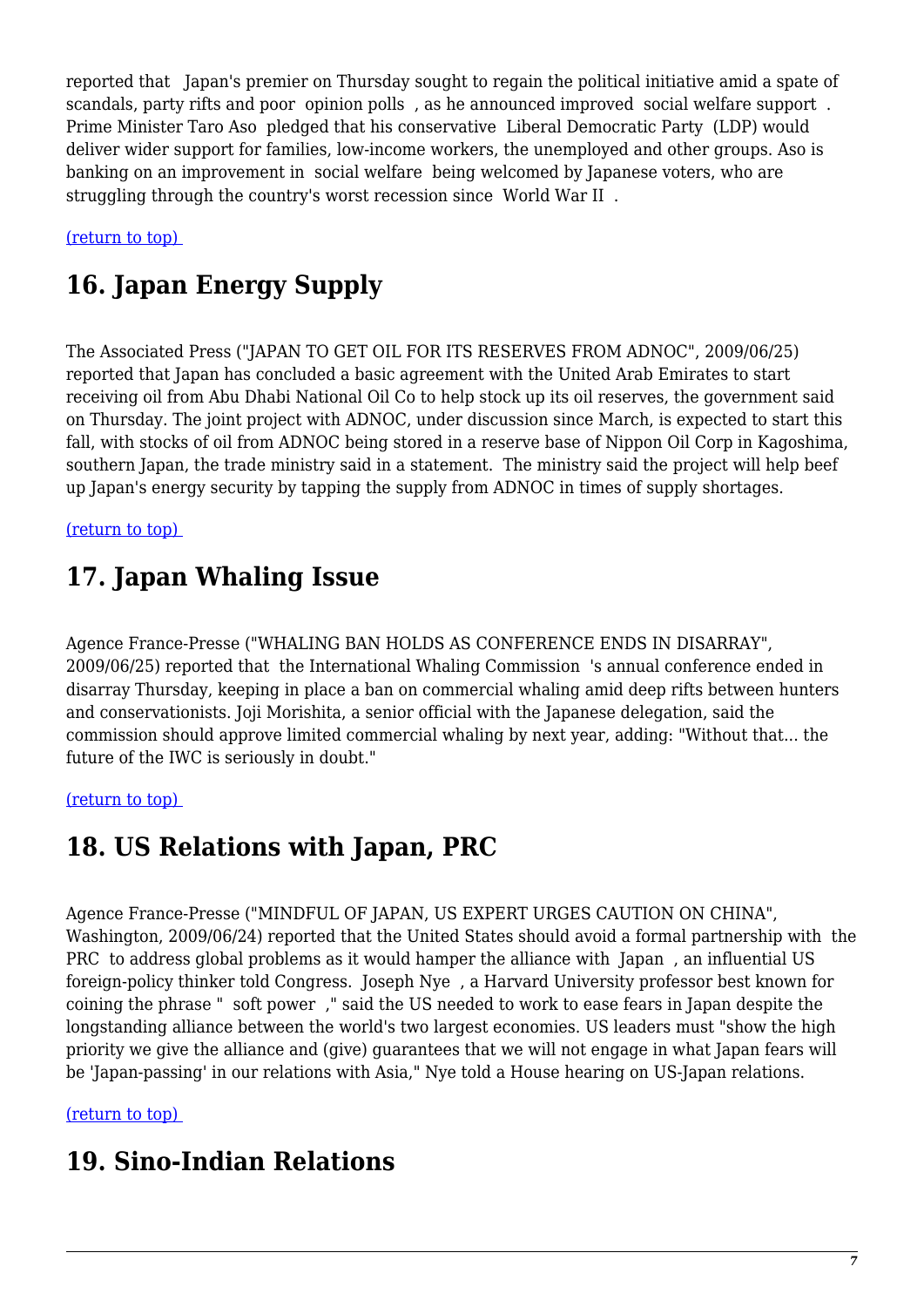DefenceIndia ("INDIA-CHINA BORDER PEACEFUL: GEN. SINGH ", 2009/06/25) reported that the situation along the India-PRC border "is absolutely stable and peaceful" and "there is really no cause for anxiety," according to Governor of Arunachal Pradesh J. J. Singh. At a media interaction on the margins of the Water Leaders Summit General (Retd.) Singh said, "We hope the resolution of the [India-China] boundary issue will take place in due course of time." He said there was a parallel decision at the highest level on both sides to "find, in a peaceful, pragmatic, and mature manner, a resolution of the boundary issue."

<span id="page-7-0"></span>[\(return to top\)](#page-0-0) 

#### **20. PRC-EU Energy**

Agence-France Presse ("EU TO HELP FINANCE CLEAN COAL PLANT IN CHINA", Brussels, 2009/06/25) reported that the European Commission announced Wednesday that it would provide financing up to 50 million euros (70 million dollars) to help the PRC build a coal -fired power plant equipped with new technology to give it near-zero emissions. "The joint efforts of the EU and China are key to the success of the post-2012 climate change negotiations in Copenhagen" in December, said EU External Relations Commissioner Benita Ferrero-Waldner. The EU cash will come from a 60 million-euro fund earmarked for cooperation with emerging economies on cleaner coal technologies and carbon capture and storage.

#### <span id="page-7-1"></span>[\(return to top\)](#page-0-0)

#### **21. PRC Human Rights**

Agence France-Presse ("CHINA REJECTS 'INTERFERENCE' IN DISSIDENT CASE", 2009/06/25) reported that the PRC has rejected any foreign interference in its internal affairs after US House speaker Nancy Pelosi condemned the arrest of prominent dissident Liu Xiaobo . "Foreign countries should respect China's judicial sovereignty," foreign ministry spokesman Qin Gang told AFP in a statement. "We firmly oppose anyone's wrong remarks and deeds that interfere in China's internal affairs by any means."

#### <span id="page-7-2"></span>[\(return to top\)](#page-0-0)

#### **22. PRC Energy Supply**

The Associated Press ("CHINA'S SINOPEC MAKES \$7.2B GRAB FOR ADDAX", 2009/06/25) reported that Sinopec of the PRC will acquire oil explorer Addax Petroleum for \$7.2 billion in what would be the country's largest overseas takeover, with Beijing again flexing it's economic clout. Sinopec, a refiner, would gain access to substantial reserves in West Africa and the Middle East if the takeover of Addax is approved.

Agence France-Presse ("CHINA, TURKMENISTAN SEAL LANDMARK ENERGY DEAL", 2009/06/25) reported that the PRC signed a 30-year deal to increase purchases of natural gas from Turkmenistan by 30 percent, state media reported -- a landmark agreement for Beijing as it competes with Moscow for access to Central Asia's energy wealth. No value was announced for the deal, which also marks another step forward in PRC efforts to find long-term, stable energy supplies. The contract increases gas deliveries to 40 billion cubic meters (52 billion cubic yards) annually the state-run newspaper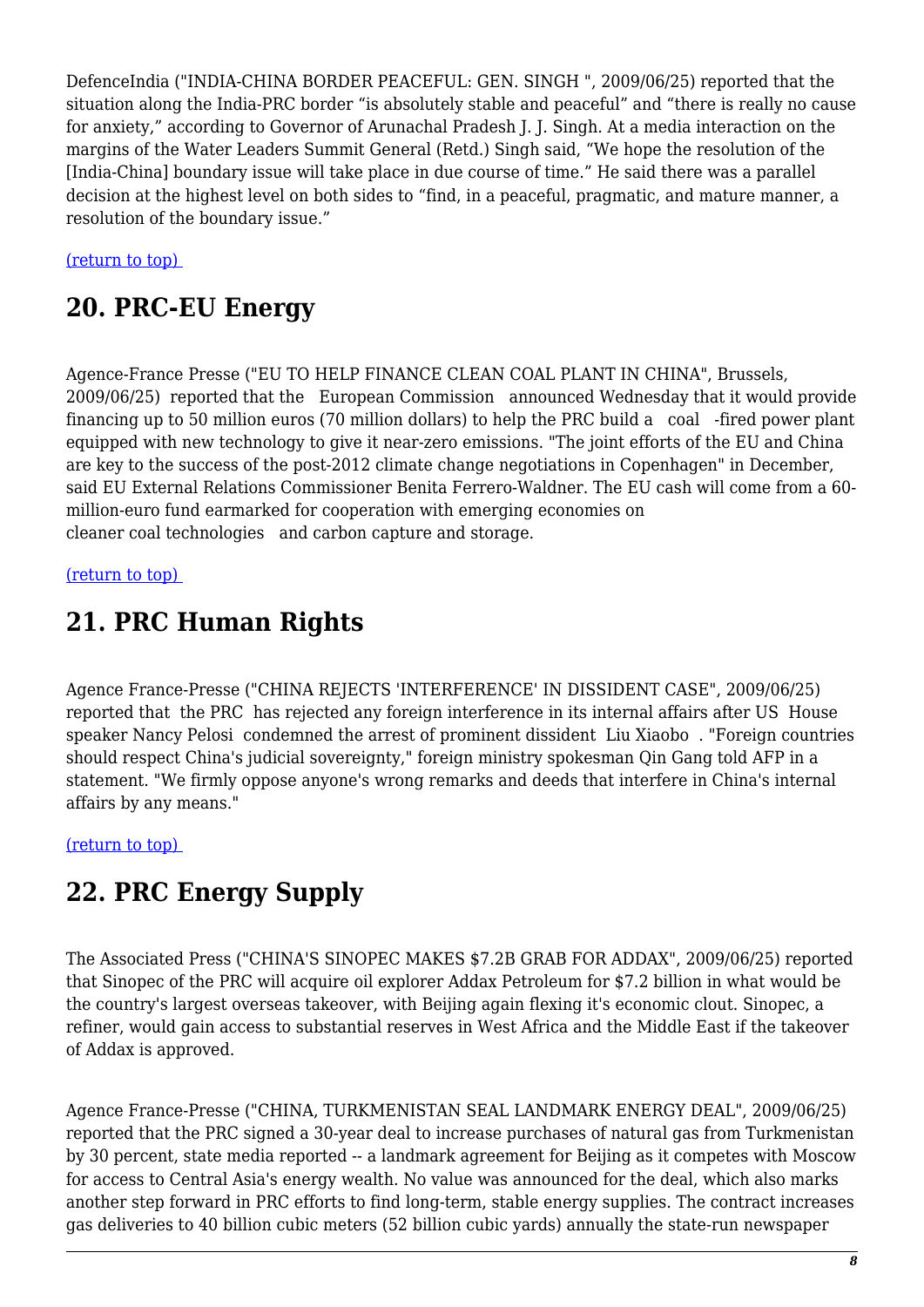Neutral Turkmenistan reported.

#### <span id="page-8-0"></span>[\(return to top\)](#page-0-0)

## **23. PRC Environment**

The Associated Press (Henry Sanderson, "CHINA WILL REVIEW PLANNED DAM THAT THREATENS FISH", Beijing, 2009/06/25) reported that the PRC's environment ministry said Thursday that it has ordered an ecological assessment for a proposed Yangtze River dam that conservationists fear could threaten hundreds of fish species and drive the giant Chinese sturgeon into extinction. PRC environmentalists and scientists are trying to halt the Xiaonanhai dam, saying that it and two other dams would flood most of the last remaining fish reserve on the Yangtze, preventing the migration of rare fish. The Ministry of Environmental Protection's chief engineer, Wan Bentai, announced the environmental assessment order at a news conference, saying the ministry has the power to reject the project if it is shown to be harmful to the environment.

#### <span id="page-8-1"></span>[\(return to top\)](#page-0-0)

### **24. PRC Internet**

The Associated Press (Joe McDonald, "PC MAKERS RACE TO COMPLY WITH CHINA'S WEB FILTER", Beijing, 2009/06/25) reported that computer makers are scrambling to comply with an order to supply Web-filtering software with PCs and worrying what it might do to their reputations. Dell Inc ., Hewlett-Packard Inc. and Taiwan's Acer Inc. — the top three global producers — are asking regulators for details of the order that takes effect July 1 to provide the "Green Dam Youth Escort" software with every laptop and desktop PC sold in the PRC. Manufacturers could face the same criticism that U.S. Internet services did in 2006 after complaints they cooperated with PRC censorship, said David Wolf , a technology consultant in Beijing. At that time, Congress held hearings and some lawmakers accused the companies of aiding dictators. Manufacturers' immediate problem is the cost of complying at a time when the global economic slump is slashing profits, said Duncan Clark, chairman of BDA China Ltd., a Beijing research firm. Wolf said costs could rise if regulators decide the software must be pre-installed on every PC. That would force makers that sell computers without software, such as in corporate bulk orders, to pay for operating systems to support the filter.

Agence-France Presse ("CHINA PORN CRACKDOWN INCLUDES HEALTH INFO: STATE MEDIA", Beijing, 2009/06/25) reported that the PRC's crackdown on Internet pornography will be extended to health-related sex information, according to new regulations that tighten supervision of such content. Authorities will monitor such information to prevent obscene content slipping through and stop pornographic operations posing as health websites, said the rules posted Wednesday on the health ministry website. "It is strictly forbidden to disseminate vulgar content in the name of spreading sexual knowledge," it said. The regulation said any websites posting health-related sexual research must clearly state the source of the information and have it verified by an expert as correct and science-based.

Agence-France Presse ("GOOGLE BRIEFLY CUT OFF IN CHINA: STATE MEDIA", Beijing, 2009/06/25) reported that Google's main English-language website was inaccessible for more than two hours in the PRC, state media reported, as Beijing continued to pressure the